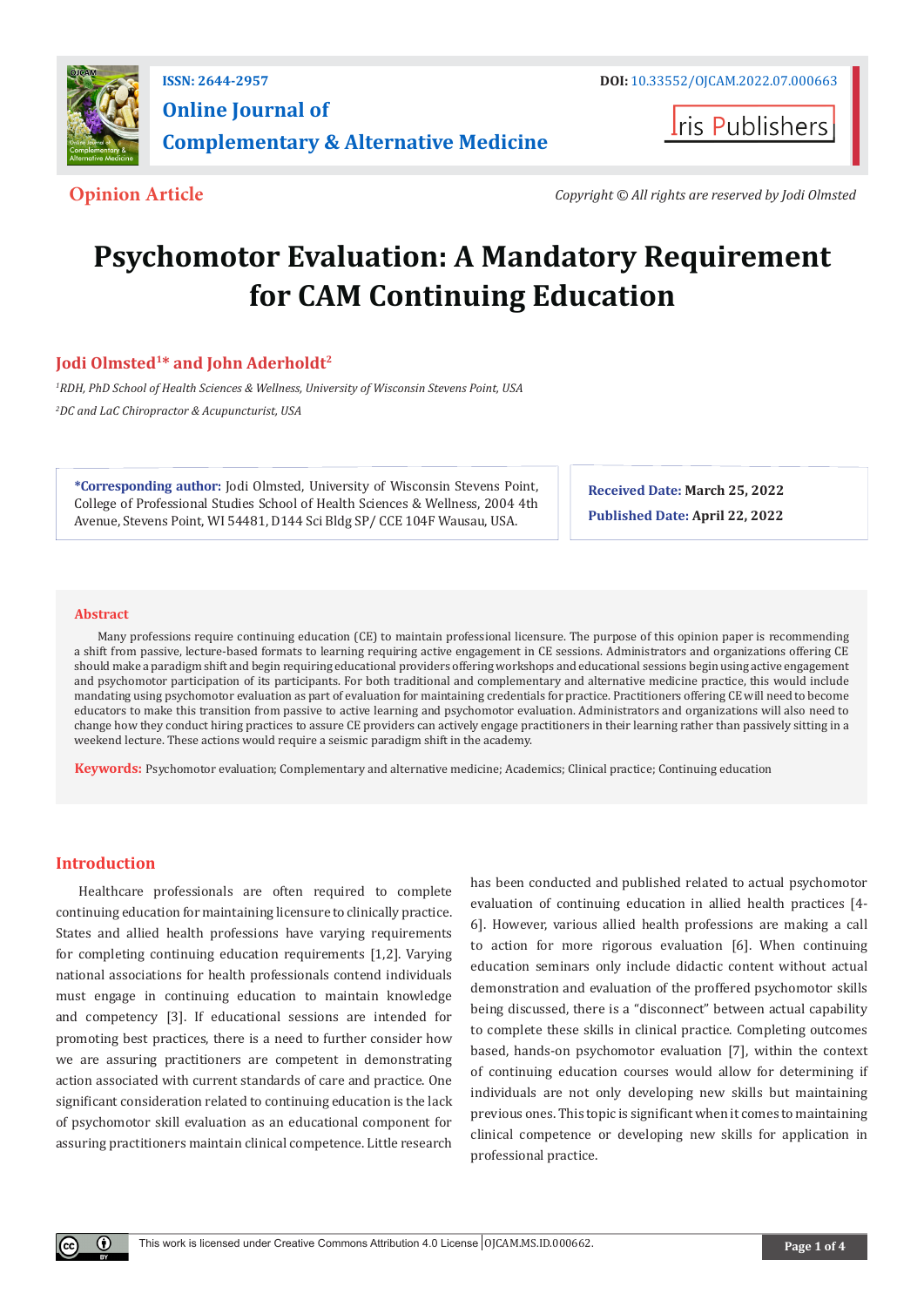# **Discussion**

# **Continuing Education**

Continuing education units (CEU's) for maintaining professional licensure are often available through a variety of methods: paper correspondence, online, and during face-to-face seminars. However, it is rare to have a psychomotor element for evaluating participants during face-to-face learning, and paper correspondence and online does not require any active physical participation. Often, large, sponsored symposiums or weekend workshops offering CEUs for licensure renewal are offered strategically during the year of license renewal. Healthcare educational institutions offering these symposia are not necessarily required by an accrediting body to assure psychomotor skill evaluation as part of measuring clinical competence following graduation or licensure. However, this is both potentially dangerous to clients, and a possible point of litigation for the practitioner who was not evaluated on their skill development during the workshop's attendance. Typically, practitioners' liability insurance holder pays malpractice claims lodged against the insured. It is possible there would be less malpractice litigation, including class action suits, if institutions offering continuing education required psychomotor skill evaluation while earning CEUs. Evidence in adult education supports active learning [7-10], while building and demonstrating applied skills. There is a need to make a significant paradigm shift relating to offering CEU in the areas of complementary and alternative medicine practices: that of assuring at least basic, minimal "hands on" competence in demonstrating and using the psychomotor skills being taught.

These authors have noted on multiple occasions the primary method of "assessment" is having participants complete a satisfaction survey at the conclusion of a CE workshop. Unfortunately, using a satisfaction survey is a passive means of data collection and does not address skill development or improvement. Actively engaging participants in demonstration of actual psychomotor skills would require both some pre-planning and crucial thinking by both the presenter and the organization for assuring everyone is assessed in demonstrating the skills being introduced, reviewed, or remediated. Thus, another paradigm shift: learning how to become an educator rather than only a clinician with skills in educational development, methodology and assessment.

**Methods of active learning and engagement:** Rather than having the "presenter" provide a passive lecture when no one responds or participates, setting expectations of the presenter for using active engagement within CE workshops is a requirement for facilitating applied learning. Using jigsaw discussions, inquiry based, Socratic learning, peer review, brainstorming, concept mapping, case studies, or think/pair/share moments throughout the content requires participants to actively engage and interact with both the presenter and the participants. Alma maters offering CEUs have opportunities to promote engagement and active learning rather than simply passively following the status quo.

**Reducing resistance:** Reducing resistance of both the presenter and participants requires starting small with "low stakes" activities; giving clear instructions so both participants and presenters know what is expected, how long it will take, and what they need to do. Once these steps are taken, it is important to make sure participants are clear on both the goal of the learning activity, and the steps of the exercise they will participate in are clear. If the presenter makes sure there is clear alignment of what is being done as an exercise with the learning outcome of the continuing education, resistance is lessened. Using clearly defined rubric [7-10] can provide stepby-step guidance. Simultaneously, the presenter now has an engaged, active audience [10], who will potentially share cases or information with each other as they participate and assess each other. Participants themselves can also engage in sharing their own cases or experience, also expanding professional development within the learning taxonomy. If the continuing education session includes tasks like upper or lower body assessment, presenters can establish they will be having participants complete the psychomotor task of completing those assessments, rather than passively discussing them. Skill demonstrations including using a rubric while receiving focused feedback would be the logical next step [7]. Planning both frequent use of these methods, coupled with assuring difficult to understand or applied concepts are clear, moves the learning to action and the audience to engaged.

#### **Methods of assessing psychomotor skills**

There are various means of assessing psychomotor skill development. The simplest approaches include both the "process" or "product" methods of assessment [7]. These methods of psychomotor evaluation can be used as part of assessment of educational programs, classes, workshops, and continuing education sessions.

**Process method:** Like being fully immersed in clinical education prior to seeing clients or patients, working in triads where one person is provider, one "client", and one observer allows for groups to rotate through each role. Thus, the observer can note to both peer partners what they are noticing about the technique used, what is being conveyed to the "client" during assessment or treatment practice. The "client" can indicate anatomical locations, pressure, sensations; while the provider gets an opportunity to have "hands on" valuable practice using new techniques, remediating on others, or simply improving current clinical technique. Measuring process methods for varying complementary and alternative medicine (CAM) practices may include specific placement of acupuncture needles following meridians for a provided patient's or client's case. Palpation, and manipulation of upper and lower extremities in chiropractic care is another. Observing workshop participants are following standard hand placement patterns for Reiki or using muscle testing techniques for herbal medicine diagnosis and treatment recommendations are other CAM examples. These examples document how the process method of psychomotor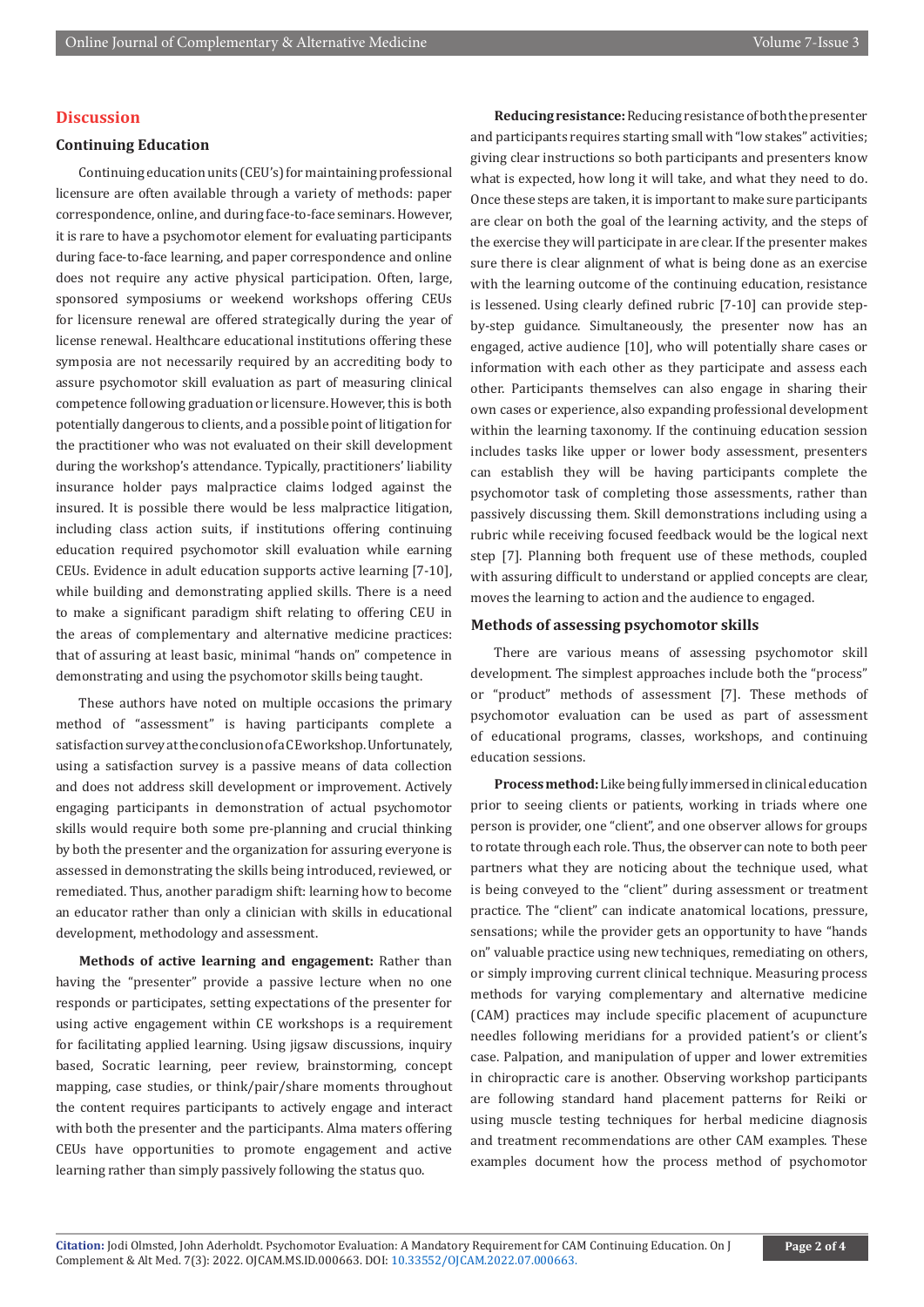evaluation can be used as part of assessment for educational programs, classes, workshops, and continuing education sessions. Using rubrics [7] can standardize these practices.

**Product method:** Another means of psychomotor assessment is taking the "product" approach. Rather than observing all steps as in the varying process methods described, the presenters, or organizational facilitators, can assess workshop participants on the "end result" or "product" of their "hands-on" experience [7,10]. This assessment approach requires active engagement of the workshop participants, freeing the presenter, or trained evaluators, to move between and observe groups. The product method uses active engagement in Continuing Education (CE) resulting in measuring an intended outcome of the experience. Thus, practicing applied techniques resulted in the intended outcome of the experience [4]. Prosthetists' perceptions using this method was enhanced, and both process and product methods were deemed successful in increasing the confidence of the practitioners in administering outcomes measures [4]. This method of assessment can also be used in providing workshop participants with case studies, insurance cases, or other office, ethics, or business practice skill development. Assessment of any skill can be completed using the process or product methods, but it requires time for educators to deliberately design, develop and assure alignment of active learning with the intended outcomes of the CE session. These examples document how the product method of psychomotor evaluation can be used as part of assessment of educational programs, classes, workshops, and continuing education sessions.

# **Professional Development as Educators, not just Practitioners**

Most academic institutions hire faculty and adjunct staff based on their clinical practice background and experience rather than their having foundational educational background and teaching experience. Clinical practitioners often teach the way they were taught passively through tried and true "lecture". Unfortunately, unless students are only auditory learners, they retain only approximately five percent, with no demonstratable evidence they can apply it in practice [10]. Rather, using a combination of active learning techniques as described in this article increase retention for use, and when combined with teaching others during traditional or CE sessions, retention for use could increase to as much as 95% [8-10]. The applied use of psychomotor skills during CE workshops also has the potential to reduce litigation if practitioners practice techniques rather than only passively hearing about them and applying new skills for the first time when they return home to clients or patients. Thus, the recommendation of a major paradigm shift: These authors recommending academic academies begin either requiring or expecting individuals hired to teach in either traditional or CAM educational health care programs and settings are also expected to develop and maintain competence as educators. Doing so would require additional professional training and

development beyond clinical practice and licensure by learning and using basic educational techniques including course development, educational methodologies for delivery, evaluation and assessment, and technological literacy [11]. Additional areas of educational competency include diversity, equity, and inclusion (DEI), adult education and psychology, and academic career counseling as it applies to traditional or complementary and alternative practice settings. Thus, these authors postulate further development for providers who decide to transition to careers in educational settings learn and apply the foundational principles of adult educational practice rather than teaching the way they "learned": using only a passive lecture which does not engage the learner in applied educational practice, nor simply following an educational textbook from the first chapter to the last. Additionally, applying active learning processes associated with student engagement and psychomotor assessment both during traditional, complementary, and alternative programs along with during continuing educational workshops can elevate the various professions served by them [5- 11].

### **Conclusion**

If healthcare practitioners want to assure, they are protecting themselves from potential litigation while simultaneously providing high quality clinical care, they need to begin demanding more of the institutions and providers of the CEUs required for licensure renewal. Clinical providers should be striving to exceed the current standards of care and practice for developing new or improving existing clinical skills rather than being satisfied with the CEU experiences being offered for maintaining licensure. As participants in educational experiences including required continuing education workshops for earning CEUs to maintain licensure if we do not expect more of the educational institutions and presenters offering them how can we expect our clients to continue accessing our provided services if the services may be substandard or not in alignment with current standards of care and practice? How can we expect to grow and improve as practitioners if the individuals and institutions offering CEUs are not also expected to develop and offer education that is clearly measurable and observable? Why is it psychomotor assessment is not a mandatory expectation of CAM continuing education as part of the educational process? Educational institutions, and lecturers need to focus on implementing psychomotor assessment as part of the CEU process. Rather than simply offering passive "lectures" while collecting fees for participating in a weekend's workshop for participants meeting requirements of licensing boards, states, and accrediting bodies, as healthcare professionals we should expect more from those in the educator and administrator's roles. Satisfaction surveys, which do not really measure satisfaction, need to be replaced by active engagement, and assessment using psychomotor performance of skill evaluations. Requiring the completion of an outcome based, hands on psychomotor evaluation within the context of completing